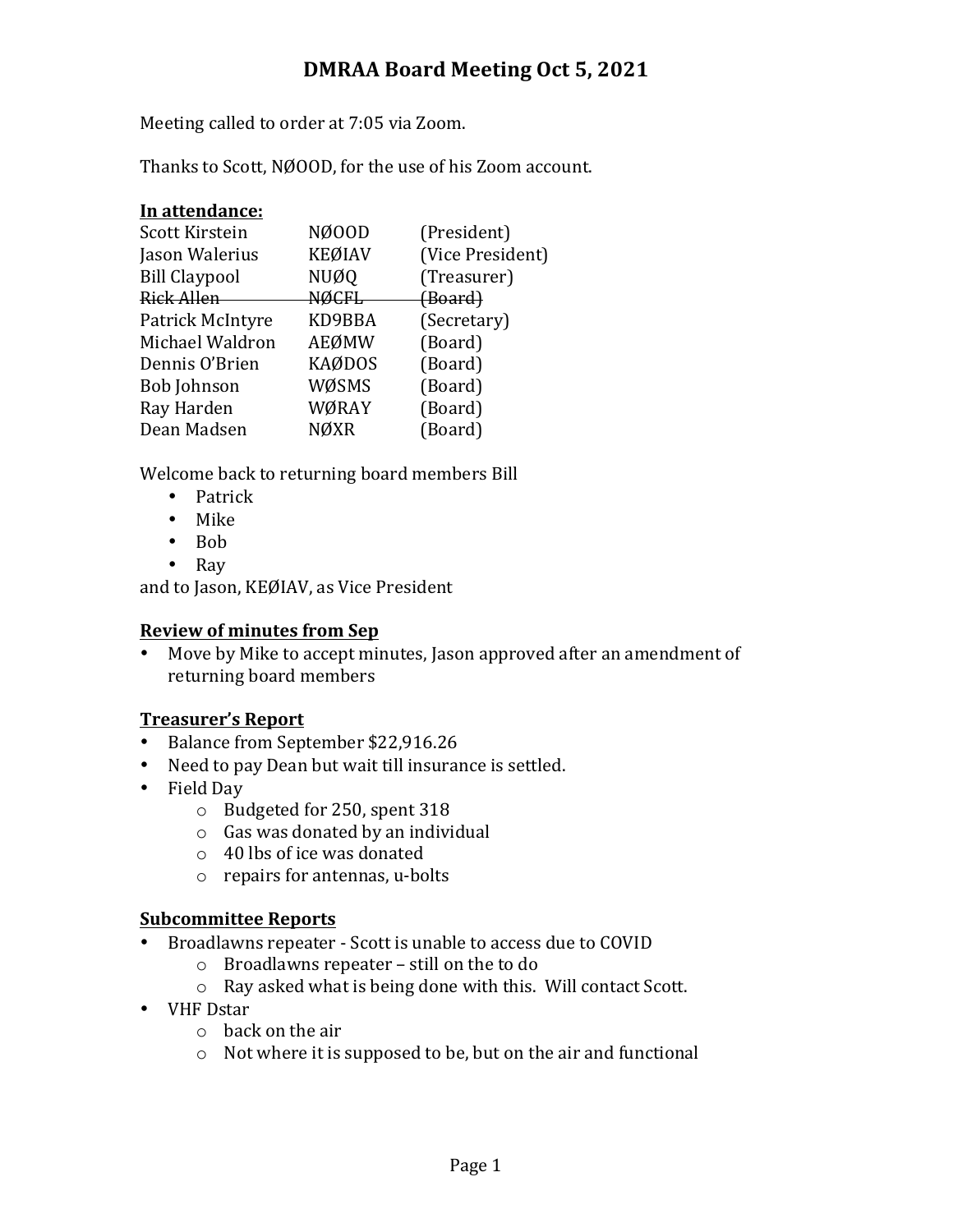- Club received a donation of old repeaters from the City of Des Moines. Bruce, KCØZMT has them currently. They are on the 70cm band. Thought is to store them at The Fort for now. No Update
- Education Done
	- $\circ$  Tech class September 11<sup>th</sup>
		- 7 registered, 5 attended, 6 paid
		- Testing was a week later, grades were high, 3 passed
- Field Day June  $25-27$  in  $2022$

# **Ares Update – No change**

- Des Moines Mar Oct 17th
	- $\circ$  4 have signed up
- Living History Farms is cancelled
- Rowing regatta did not happen

# **Programming**

Future meetings

- Sep meeting was well attend 12 in person, 13 online
- Discussion on meeting forums Zoom/In Person
	- $\circ$  Need to have a better visual of room
	- o Wireless mic???
- Oct  $16$  Tailgate at the Fort
	- $\circ$  Replace chili feed and auction
	- o Replace Oct Meeting
	- o Coffee/cookies
	- $\circ$  Donation jar
	- o Motion, mike, second bob
- Boy Scout Jamboree on the Air
	- o Weekend of the 16th
	- o No Troops are scheduled to come out
	- $\circ$  Cub Scouts John Hollbrook Demo for a couple of hours, looking for someone to assist with a station.
	- $\circ$  About 2 hours
	- $\circ$  Looking for volunteers
- November program
	- o ??
- December program
	- $\circ$  Possible gathering at a restaurant
	- $\circ$  Field Day Recap, Museum Recap Dean to give info to someone else to do presentation if he can't present

# **Fort Des Moines**

Looking for a limited number of volunteers to participate on a steering committee for the club station. It will consist of licensed amateurs with participation from the board and general club membership